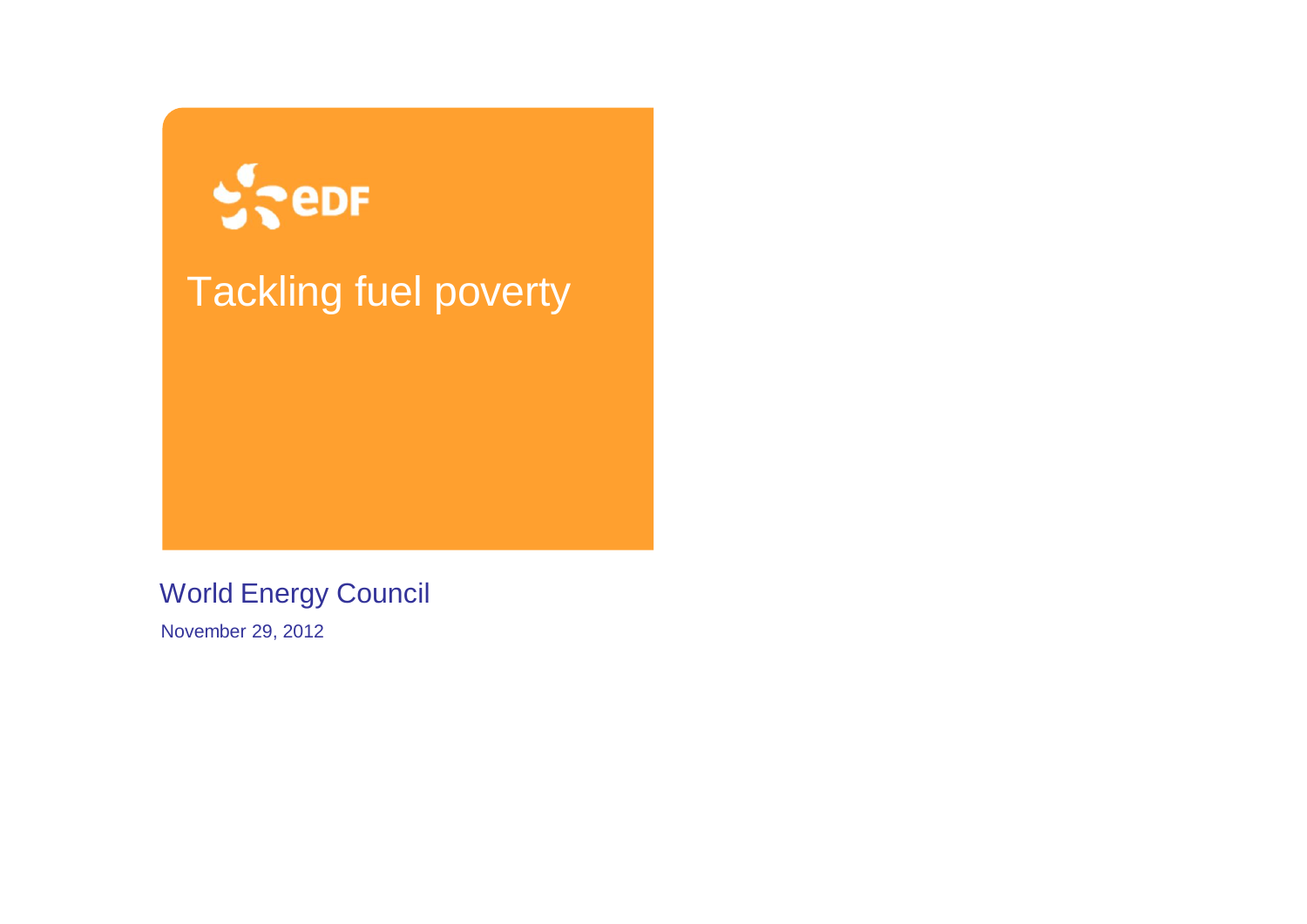## Fuel Poverty: a new social issue ? (1/2)

- An aspect of economic poverty
- **Several definitions in Europe**
- **Fuel poverty enters French Law in July 2010 (Grenelle II)**
- **Filtree main causes :** 
	- 1. Low income
	- 2. Poor energy performance housing
	- 3. Increase in energy prices

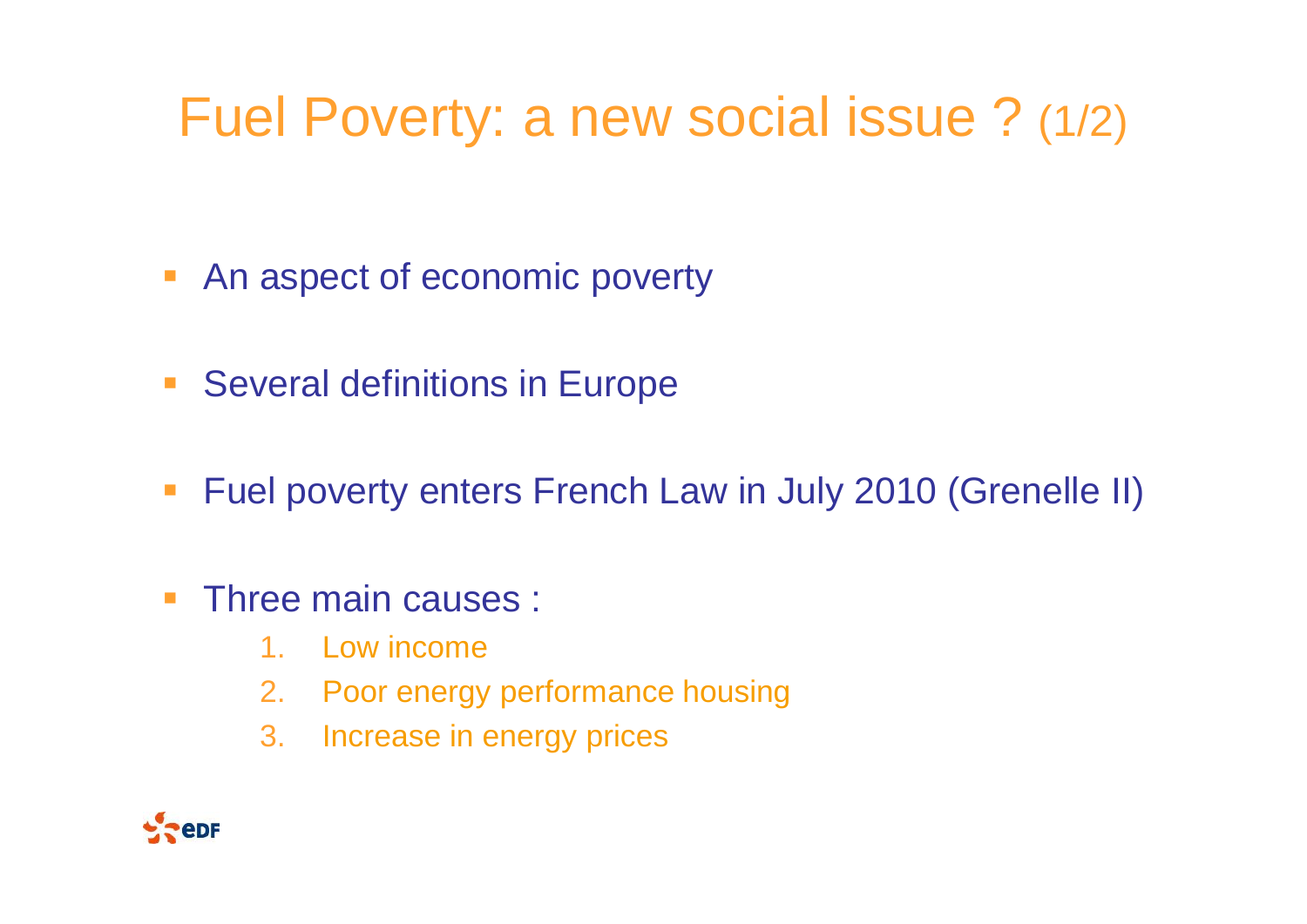### Fuel Poverty: a new social issue ? (2/2)



#### **Part of basic necessities in French households budget**

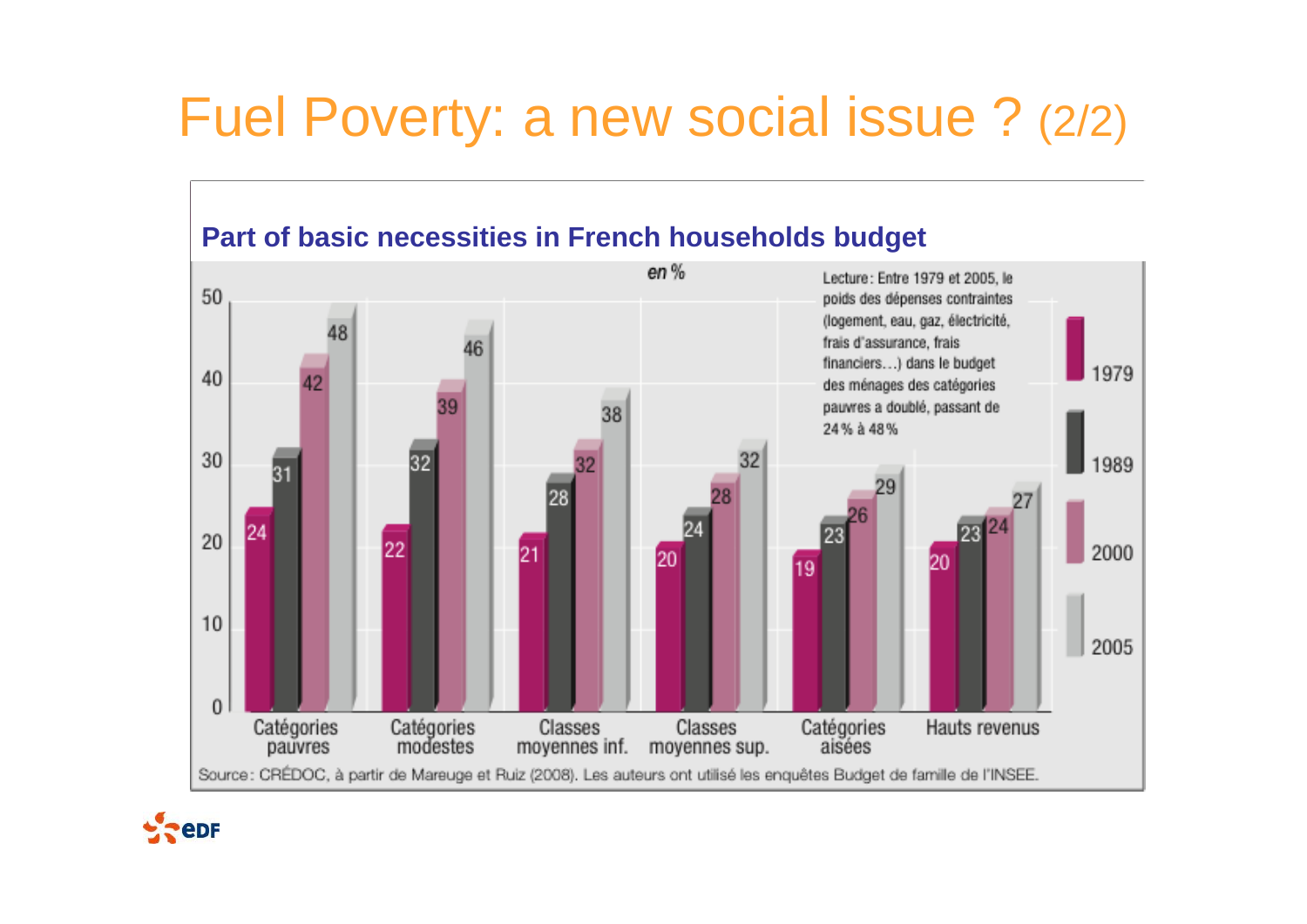# EDF Group policy to deal with fuel poverty

#### **Fuel poverty:** an increasing issue in Europe

- $\Box$  Diverse national contexts
- $\Box$  Heterogeneous treatments by public authorities
- $\Box$  Need for specific solutions by energy utilities on a national level

#### **A Corporate commitment** to support the most vulnerable households

- $\Box$  Solidarity, one of EDF key values
- $\Box$  A social responsibility to our customers
- $\Box$  Actions led in partnership with local authorities and stakeholders

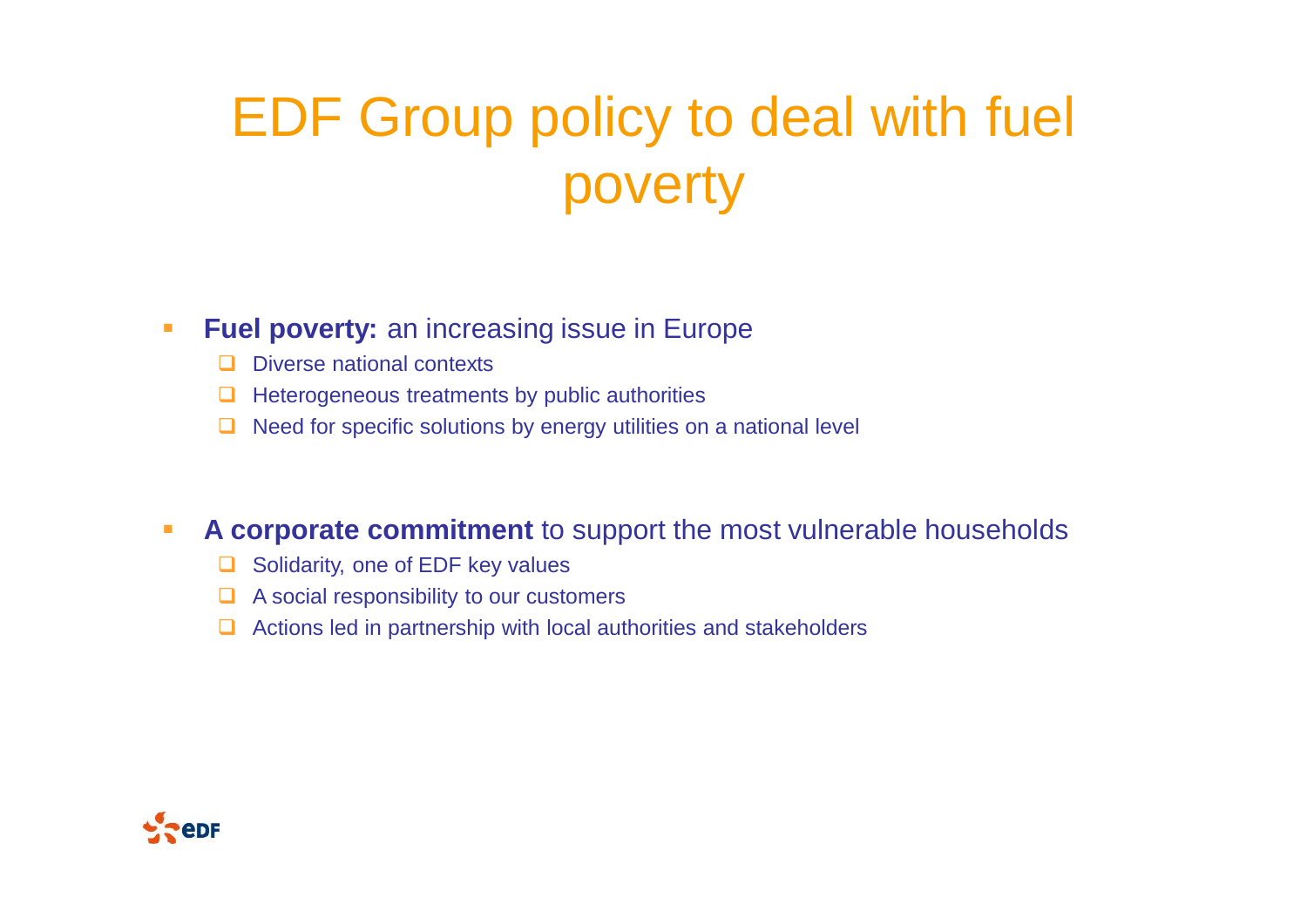- **Nore than 25 years of involvement and initiatives in solidarity** programmes
- **Joined action with French authorities**
- **Fully integrated in EDF<sub>F</sub>** commitments toward its customers
- A three pillar policy: q**Payment measures** q**Support** q**Prevention**

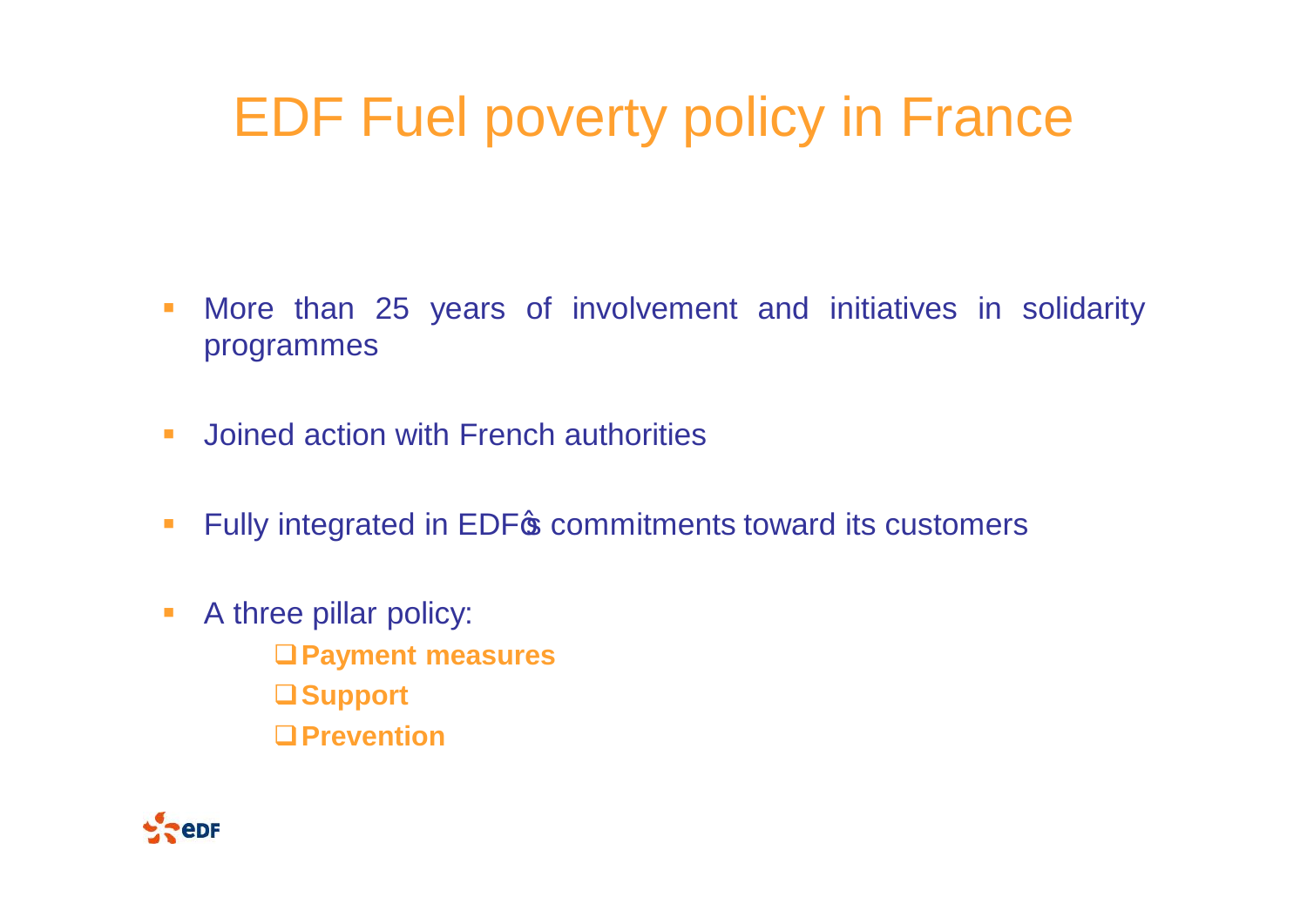#### ß **Social Tariffs for electricity and gas supply** ß **Since 2004, TPN ('Essential Needs Tariff') for electricity** ß **Since 2008, TSS ('Solidarity Special Tariff') for natural gas** ß **"Housing solidarity fund" (FSL) Payment measures**

- ß **EDF contribution : 23 M€ in 2012**
- **Kritter 1 More than 200,000 customers helped by FSL in 2012**

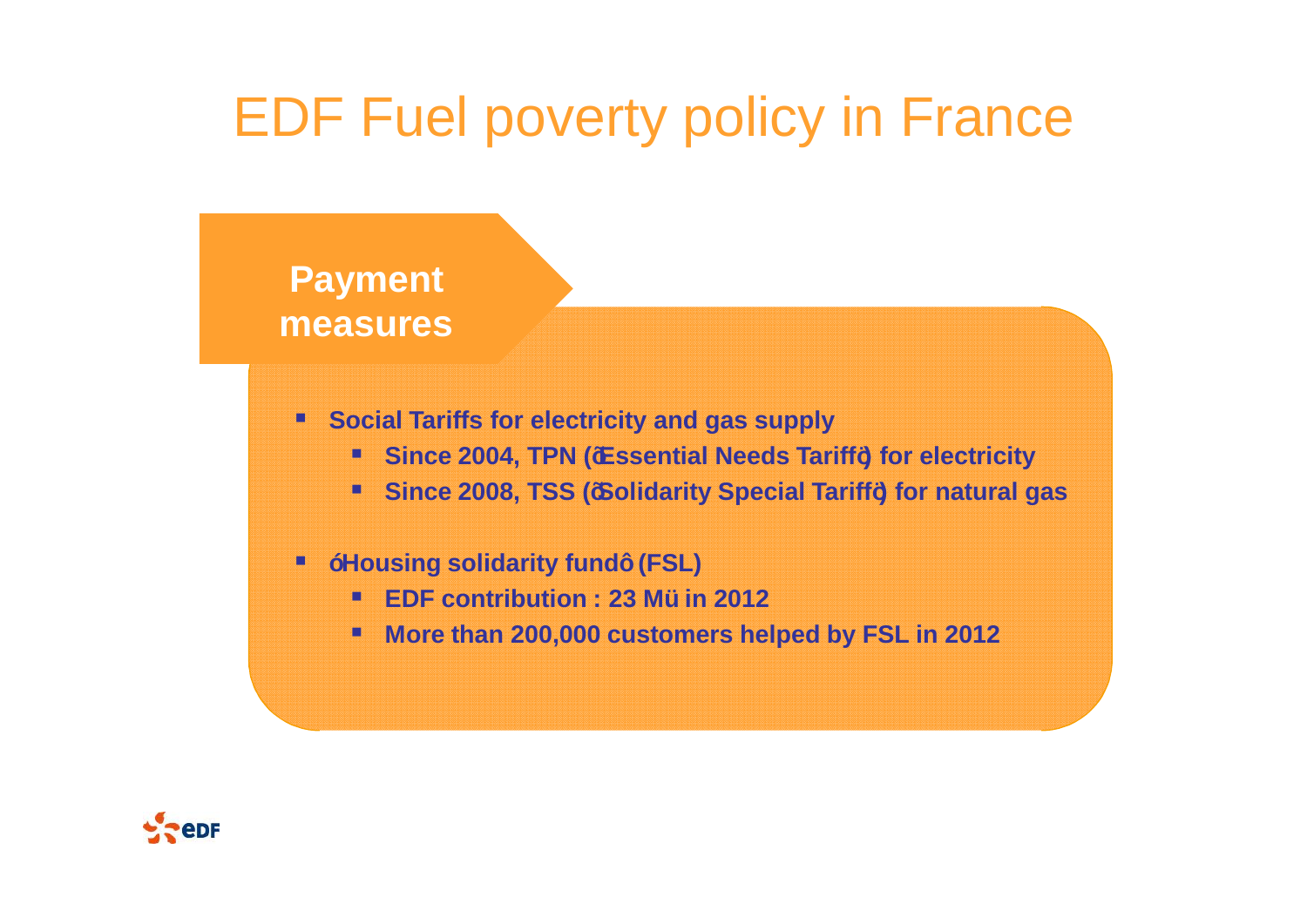#### Focus on TPN (*Essential Needs Tariffq*

• **Social measure :** ening the right for lower energy bills Vancher 2012)<br>Martin Stargeting around1 million customers (November 2012)

How does it work?

**For households with very low incomes (640 "/month** for a single)

• Reduction from 40 % to 60 % (depending on size of family) on the fixed charges and the first 100 kWh/month If the customer benefits from CMU-C (basic social health coverage), he benefits **automatically from the TPN**

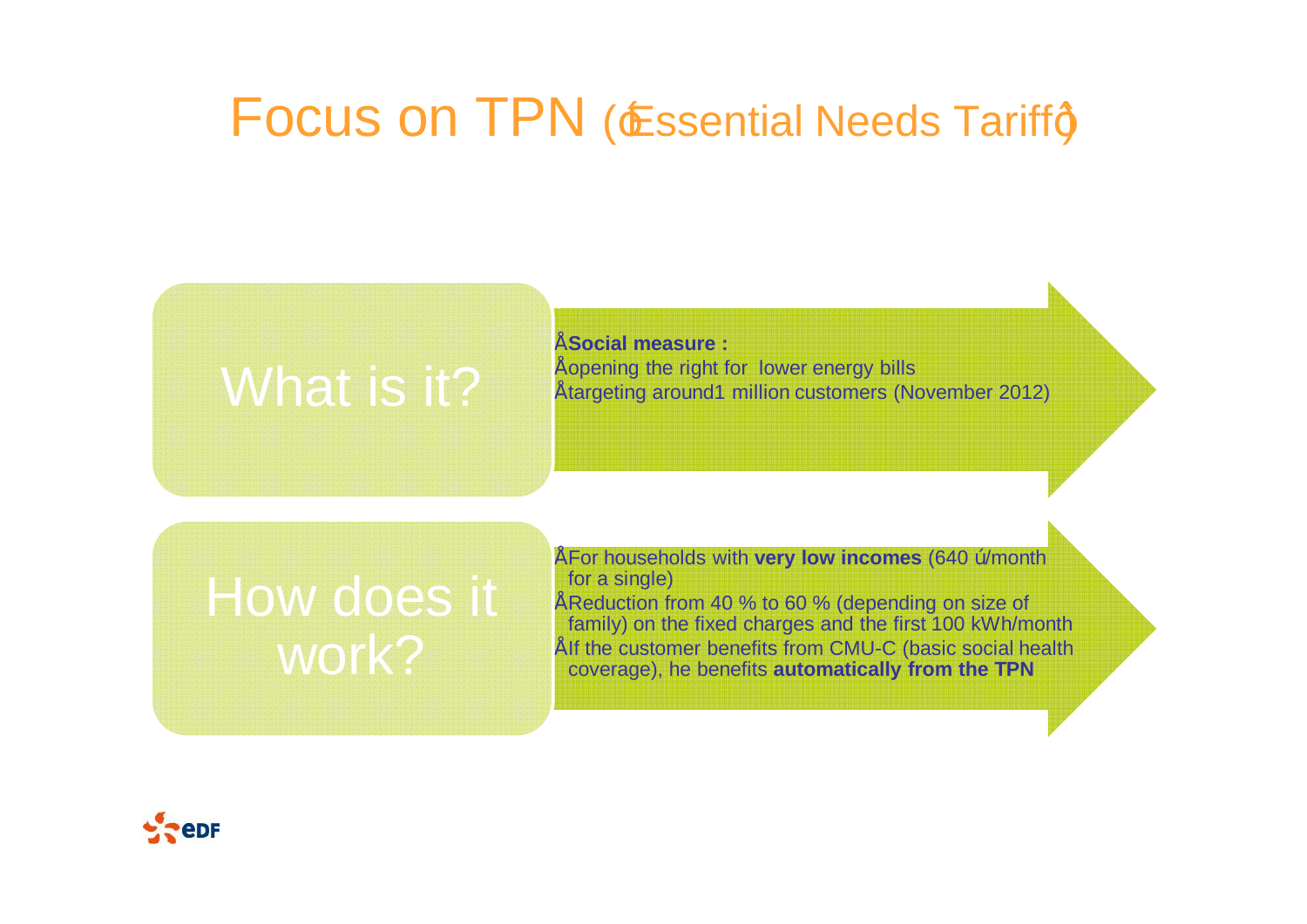# Focus on Housing Solidarity Fund (FSL)



• **Objective : Improving living conditions** managed at a County level (Departmentsq) <sup>"</sup> Managed under the **Conseil Général**+authority,<br>gathering social services representatives What is it?<br>• "Managed under the **Conseil Général**"<br>Faid on housing, water, fuel, telephone

How does it work?

• Recipients and amount of allowance are proposed by social workers • The FSL Commission has one month maximum to approve

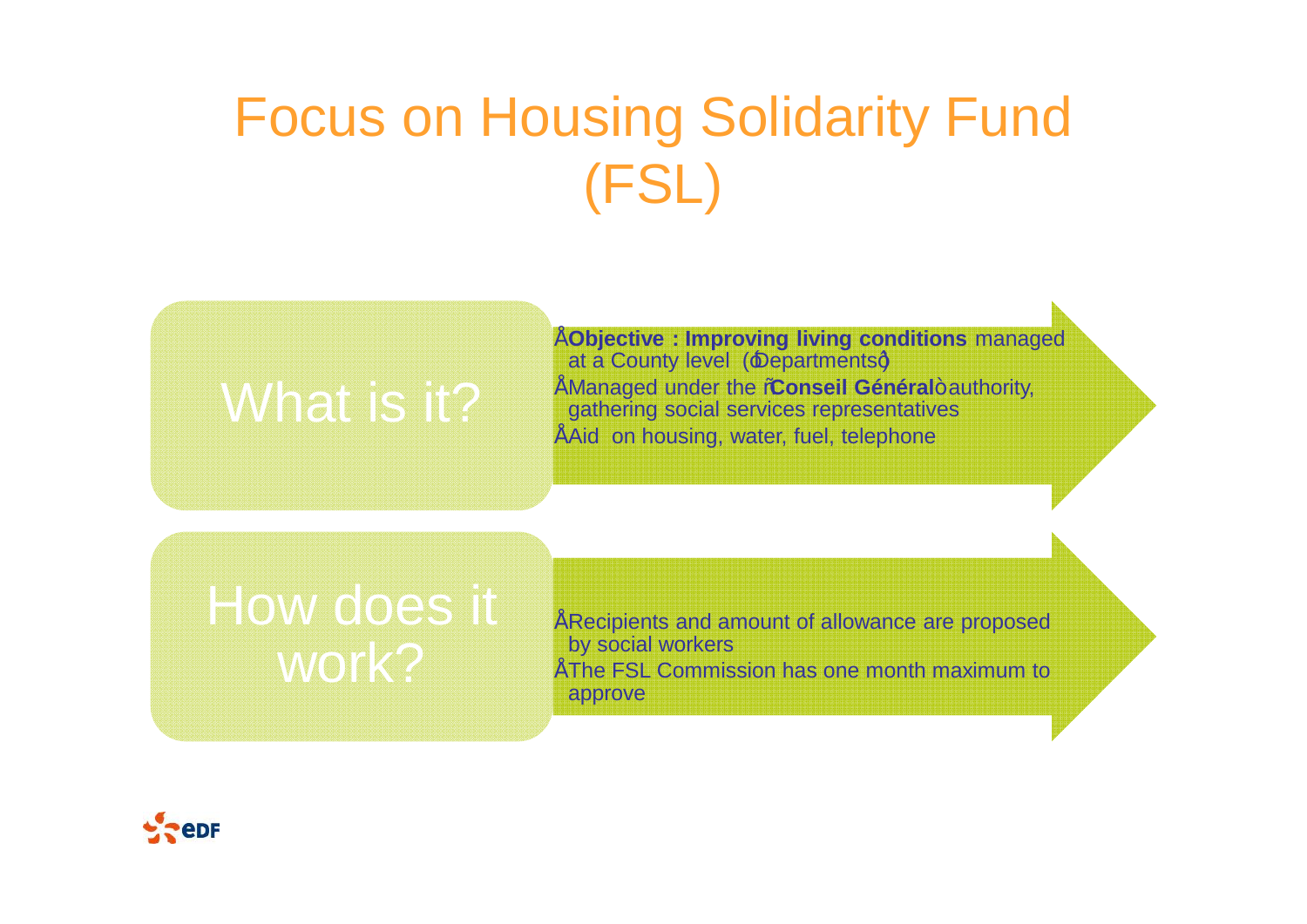#### **Support**

■ Several identification levels to match vulnerable customers (specialized solidarity adviser teams)

#### ■ Shared actions with partners :

- **Social workers and local authorities (CCAS, Conseils** Généraux,. ..)
- NGOG (partnerships with Secours Populaire, Secours Catholique, Unis-Cité,  $\ddot{\text{o}}$ )
- Social Mediation Structures
- $\blacksquare$   $\tilde{\Omega}$

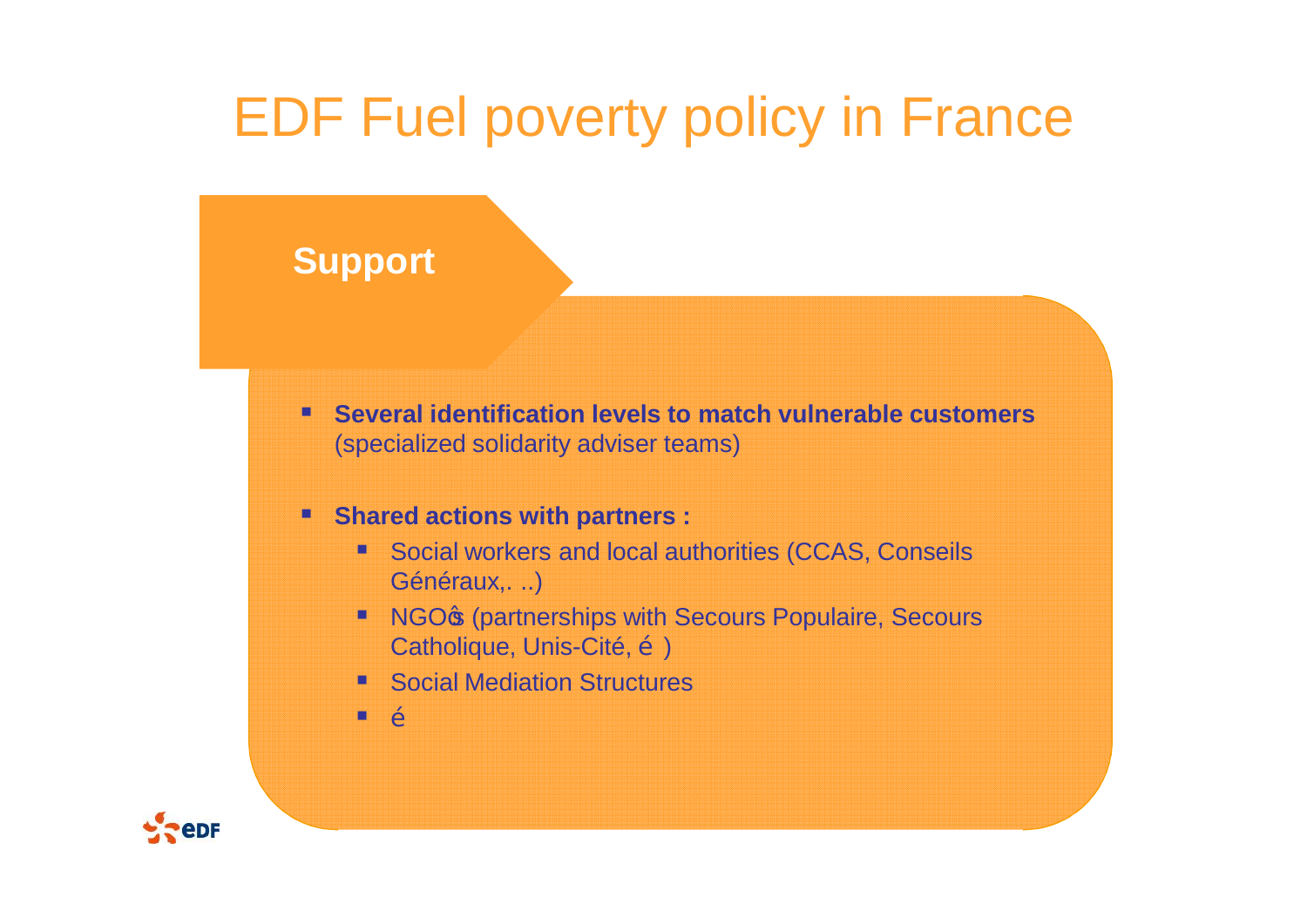### Support

#### **Different levels of identification and actions**

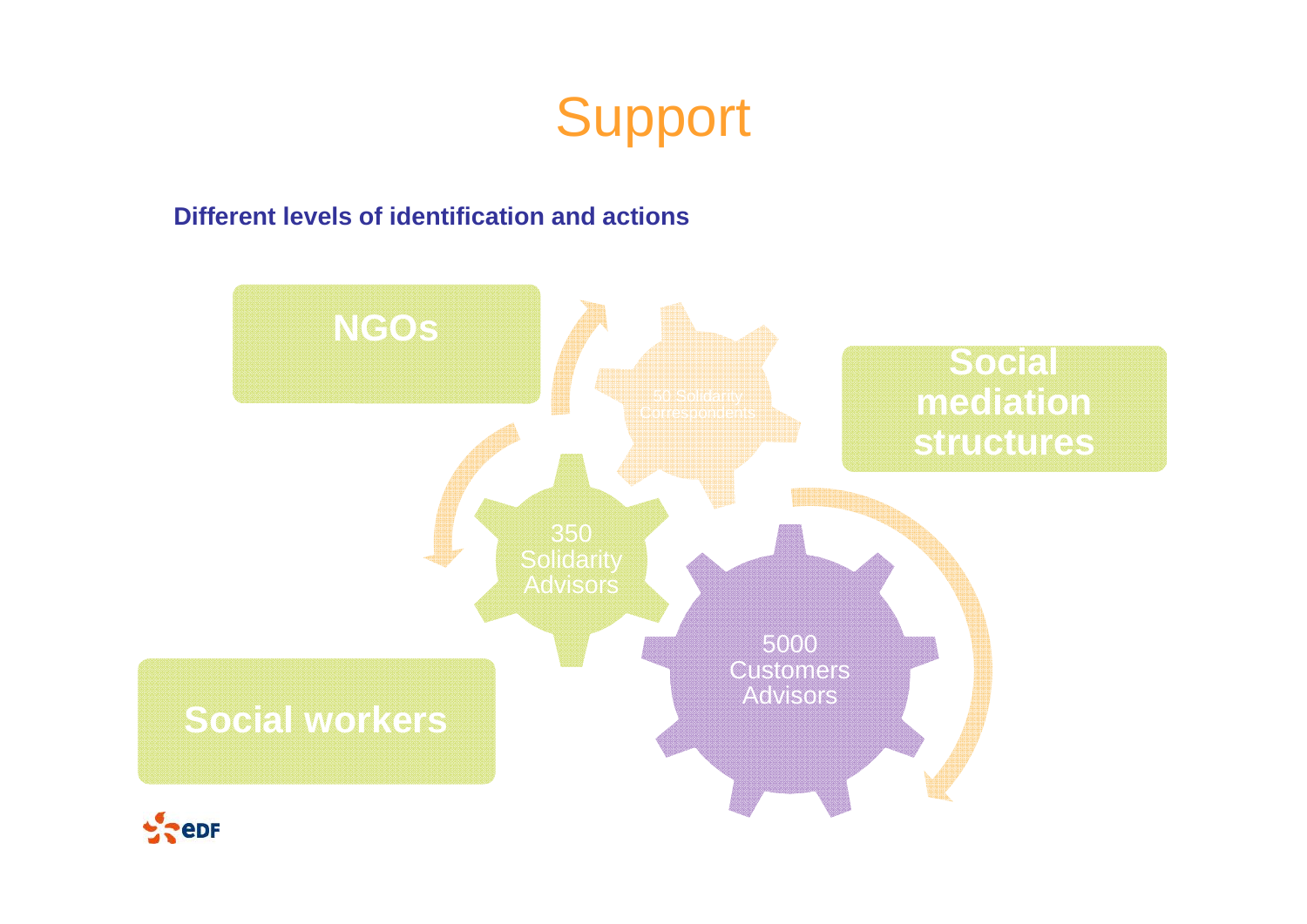### Focus on social mediation structures

#### **Social Mediation Structures**

**Non-profit organizations**  based on **partnerships** between **private and public companies Co-financed up to 50 %** by

public institutions and companies

Facilitate the **access to local community-based services** 

**Double target** :

- **-** Preserving social link
- Taking on the role of a % pringboard to employment+

### **EDF implication**

Sponsoring of around 150 **Social Mediation Structures** , scattered throughout France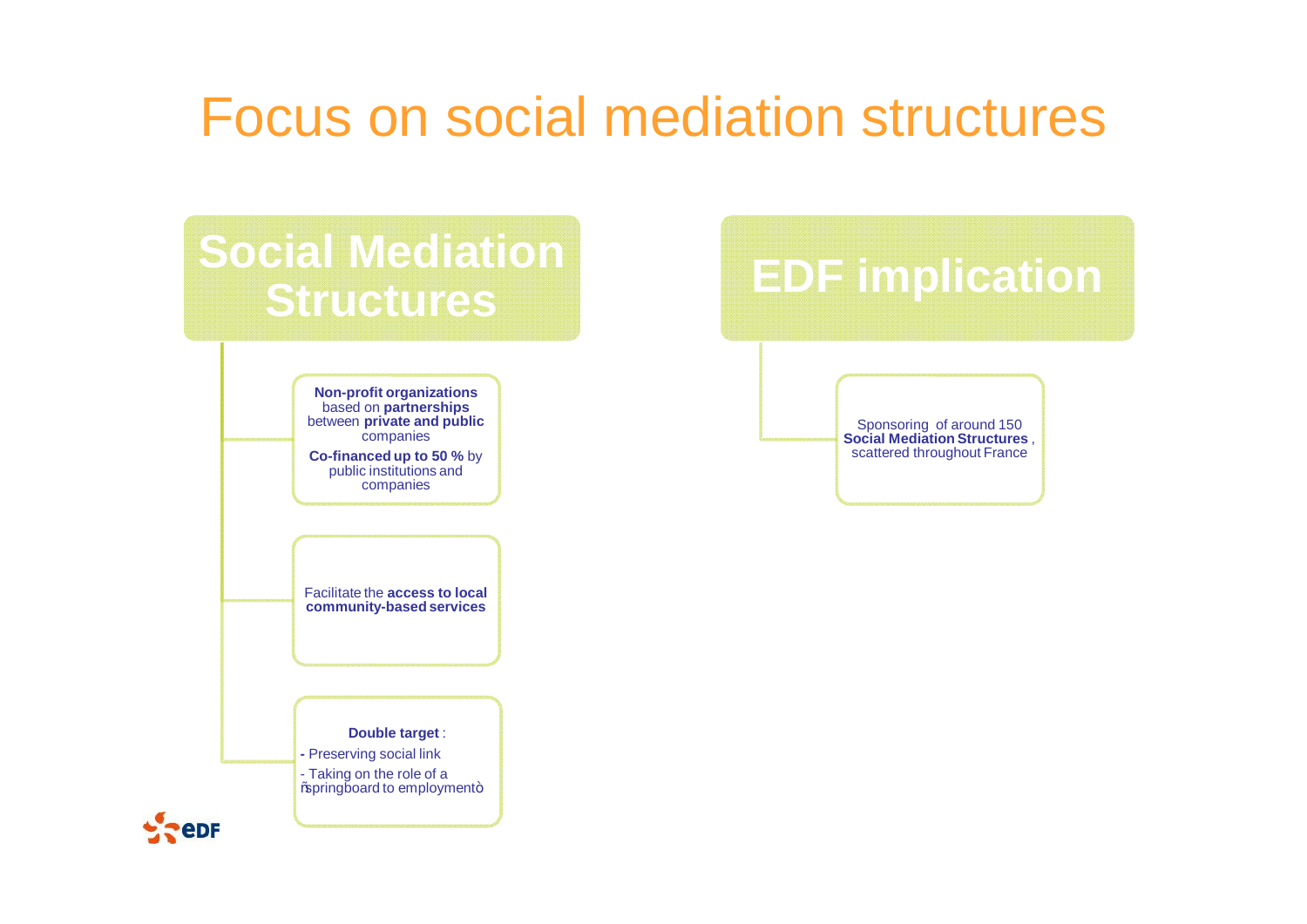#### **Prevention**

- ß **Supporting energy-saving renovations**
	- **For owners Habiter Mieux apublic programme (Live betterg)** programme) - **and tenants**
	- **For social housing (agreements with social housing)** authorities, partnership with  $\pm$ ondation Abbé Pierred
- **Providing energy efficient equipments** (partnership with Envie) **and recommendations to save energy**